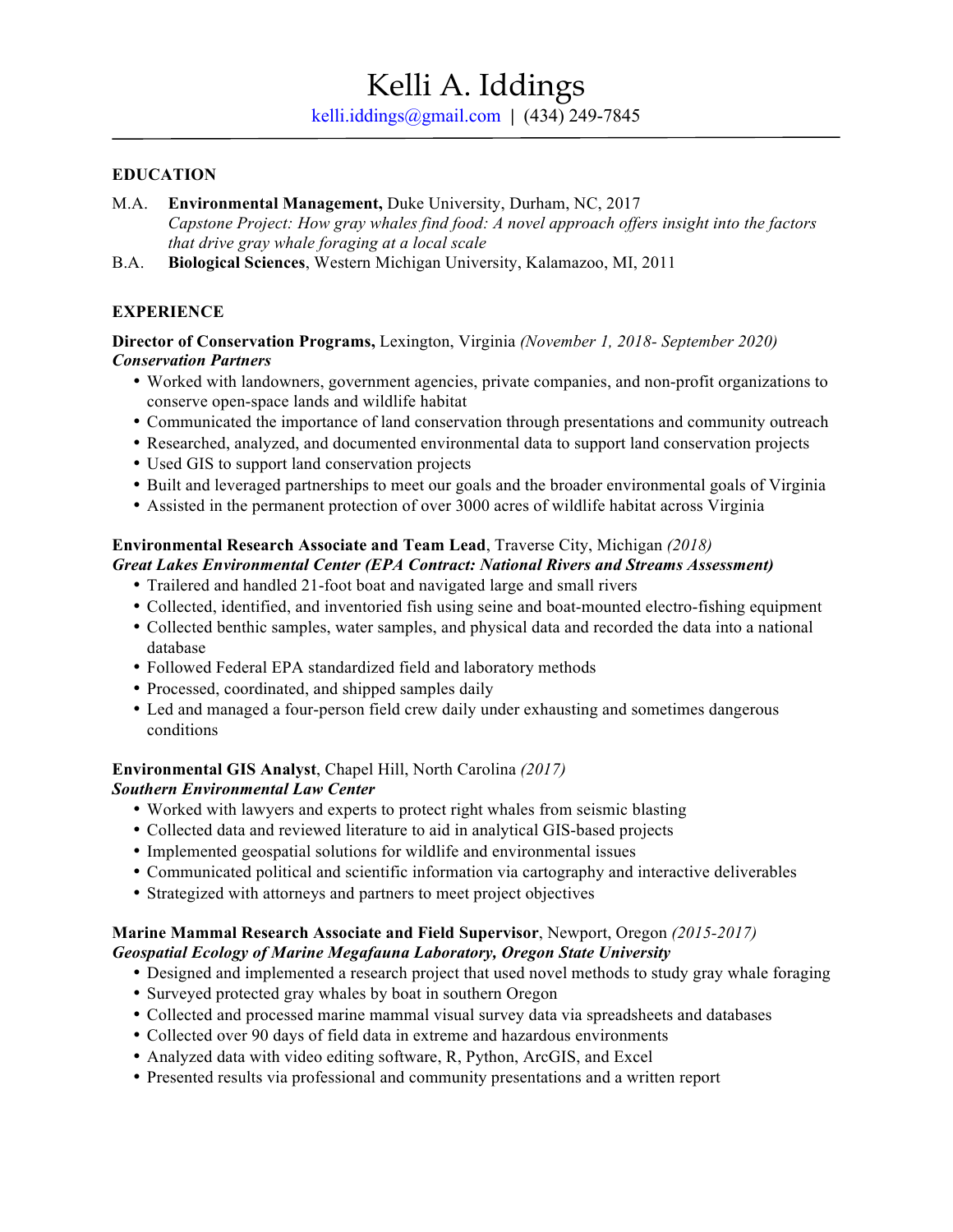#### **Laboratory Manager and Research Associate**, Durham, North Carolina *(2014) Duke University, Biology Department*

- Administered lab safety training and ensured lab was in accordance with safety guidelines and policies
- Analyzed water and soil samples and managed thousands of DNA samples for high throughput sequencing
- Managed a \$100,000 laboratory relocation and laboratory budget
- Maintained, calibrated, and purchased laboratory equipment

#### **Animal Care Intern and Educational Docent,** Sausalito, California *(2013) Marine Mammal Center*

- Led 1-hour educational facility tours
- Participated in facility presentations at community outreach events
- Prepared and administered marine mammal diets
- Handled aggressive and large marine mammals
- Cleaned and maintained patient enclosures
- Kept detailed logs of feeding times, behavior, and meal portions

#### **Veterinary Technician Assistant and Office Receptionist,** San Francisco, California *(2013) Mission Pet Hospital*

- Welcomed and checked in patients, assessed emergencies, and took patient vitals
- Provided clients with service, technical knowledge of products, animal care advice, and treatment protocols
- Scheduled appointments, filled prescriptions, and prepared biological samples for laboratory testing
- Prepared and maintained patient forms, charts, and records
- Corresponded with clients, handled mail, and controlled inventory

# **PROFESSIONAL ACTIVITIES**

- **Steering Committee and Outreach Action Team Lead,** Scottville, Virginia (2020) *Upper and Middle James Riparian Consortium*
- **Fundraising Committee,** Harrisonburg, Virginia (2018-2020) *Project Grows*
- **Student Participant, Our Oceans One Future Leadership Summit,** Washington D.C. (2016) *U.S. Department of State*
- **Event Coordinator**, Durham, North Carolina (2015-2017) *Duke University, Nicholas School of the Environment*

# **VOLUNTEER AND COMMUNITY SERVICE**

- **Water Quality Monitor,** Staunton**,** Virginia (2019-2020) *Friends of the Middle River*
- **Wildlife Survey Volunteer and Team Coordinator**, Savannah, Georgia (2013-2014) *The Dolphin Project*
- **Study Abroad: Tropical Biology in Belize,** Belize, Central America (June, 2011) *Belize Foundation for Research and Environment*
- **Construction Volunteer,** Michigan (2008-2011) *Habitat for Humanity*